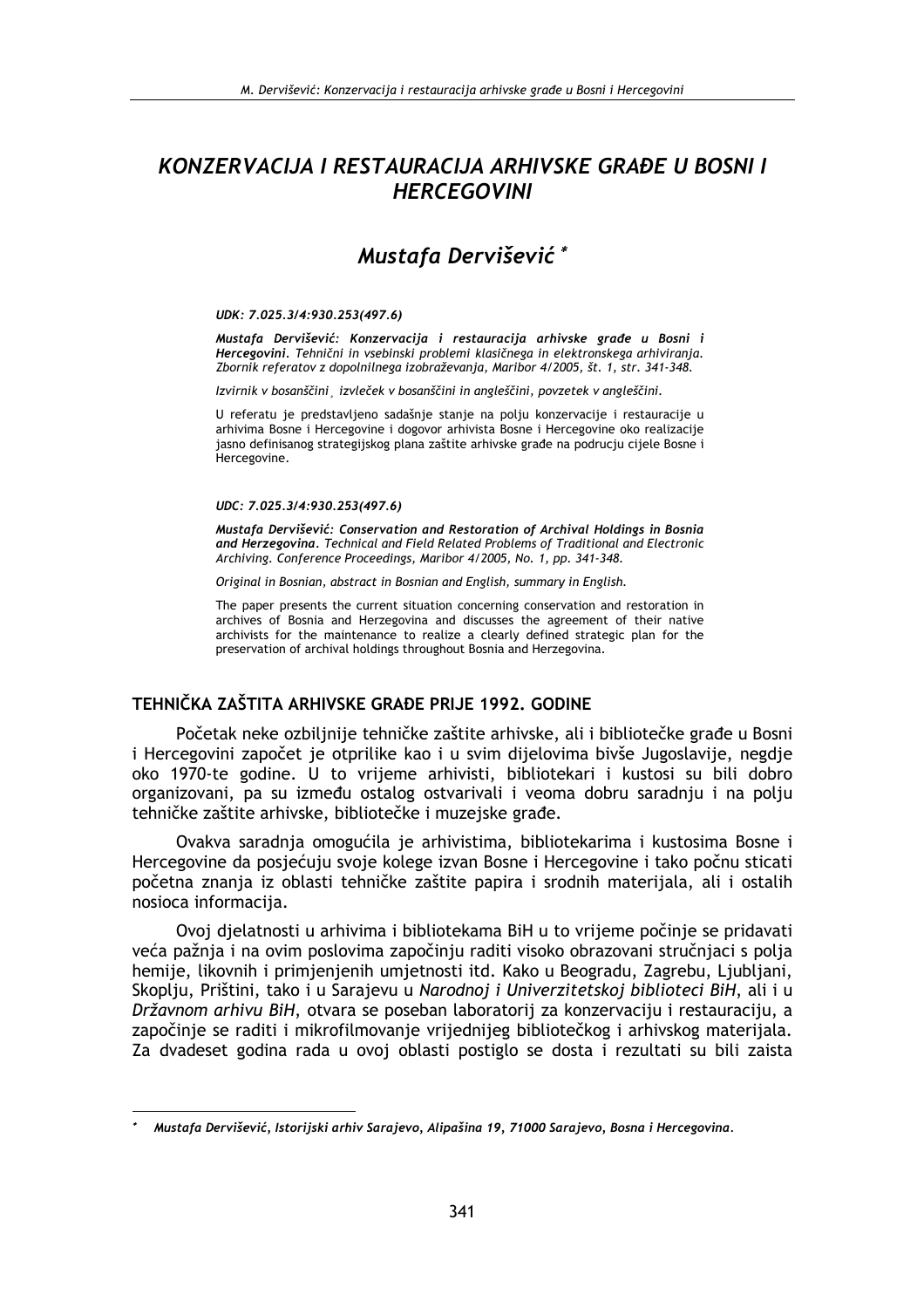vidlijvi. Primienijvani su razni postupci konzervacije građe, a na mikrofilm je prenesen značajan dio bibliotečke građe, kao i jedan broj arhivskih fondova.

### STANJE OPREME ZA ZAŠTITU ARHIVSKE GRAĐE POSLIJE RATA (1995.)

U toku rata 1992-1995.god. veliki dio opreme za konzervaciju i restauraciju je potpuno uništen (primjer Nacionalna i Univerzitetska biblioteka BiH), dok je drugi dio zbog neadekvatnog održavanja ili duže neupotrebe zbog nedostatka repro materijala (primjer Državni Arhiv BiH) bio u relativno lošem stanju. Uzme li se u obzir činjenica da je ta vrsta tehnike već prilično zastarjela i da je bilo teško nabaviti rezervne dijelove, može se konstatovati da je stanje bilo veoma teško.

Stanje u cijeloj BiH bilo je isto, kada je u pitanju bibliotečka i arhivska građa i sredstva za njenu restauraciju i konzervaciju. Ako tome dodamo da je i jedan dio stručnih lica iz ove oblasti stradao ili napustio zemlju u toku 1992-1995.god. slika bi bila upotpunjena. Uostalom, da se ništa nije desilo, samo da se ostalo pri onom stanju na početku 1992.god. u eri ovako ubrzanog tehnološkog napretka na svim poljima, bilo bi dovoljno razarajuče za bilo kakvu ljudsku oblast djelovanja.

### ZAJEDNIČKI DOGOVORI ARHIVISTA BOSNE I HERCEGOVINE

Spori politički dogovori bili su razlog da Drzavni arhiv BiH dugo vremena bude na nekom nejasno riješenom statusu i tako bude onemogućen da djeluje kao centralni arhiv za cijelu BiH. Pri ovakvom stanju, jedan broj arhivista predložio je da u takvom jednom vremenskom vakuumu, Istorijski arhiv Sarajevo preuzme tu ulogu, s ciljem okupljanja svih arhivista i njihovog zajedničkog djelovanja, te na taj način anulira nastalu prazninu u djelovanju arhivista BiH. Ovaj prijedlog je prihvaćen od strane službenika ovog Arhiva, tako da se nakon kraćih dogovora prišlo i stvarnoj realizaciji.

Ponovno je pokrenut i zvanični zajednički rad svih arhivista BiH kroz udruženje pod nazivom Savez udruženja arhiviskih radnika Bosne i Hercegovine, na čelu s predsiednikom gosp. Sejdalijom Gušićem, a značio je konačno pokretanje stvari "s mrtve tacke". Ovo strukovno udruženie bilo je najbolji način zajedničkog dogovora j djelovanja i omogućilo je da se na zajedničkim skupovima i savjetovanjima izlože problemi koji se javljaju u arhivima, iznađu odgovarajuća rješenja i kao prijedlozi stručnjaka s ovoga polja prenesu vlastima. Kao rezultat svega ovoga u BiH danas već imamo relativno zadovoljavajuća zakonska rješenja iz domena arhivskog djelovanja, što je jedan od najbitnijih činilaca za konkretno djelovanje. Arhivisti su od vlasti zatražili bolje i prikladnije uslove za svoj rad i smještajne prostore za ahivsku građu. Ovo je čini se urodilo plodom, tako da su već adaptirani mnogi arhivi u BiH i njihovi smještajni prostori.

Tako je Arhiv BiH dobio i adaptirao jedan zadovoljavajuće veliki smještajni prostor u Sudu i tako bio u mogućnosti da na adekvatan način, prema arhivskim propisima smjesti veliki dio svojih fondova. U ovome prostoru predviđene su sobe i laboratorije za konzervaciju arhivske građe, što uskoro treba da bude i realizovano.

Istorijski arhiv Sarajevo dobio je nove prostore za svoj rad, a stari smještajni prostori su velikim dijelom adaptirani, tako da je bilo moguće smjestiti veliki dio arhivskih fondova, po arhivskim propisima za smještaj arhivske građe. Takođe je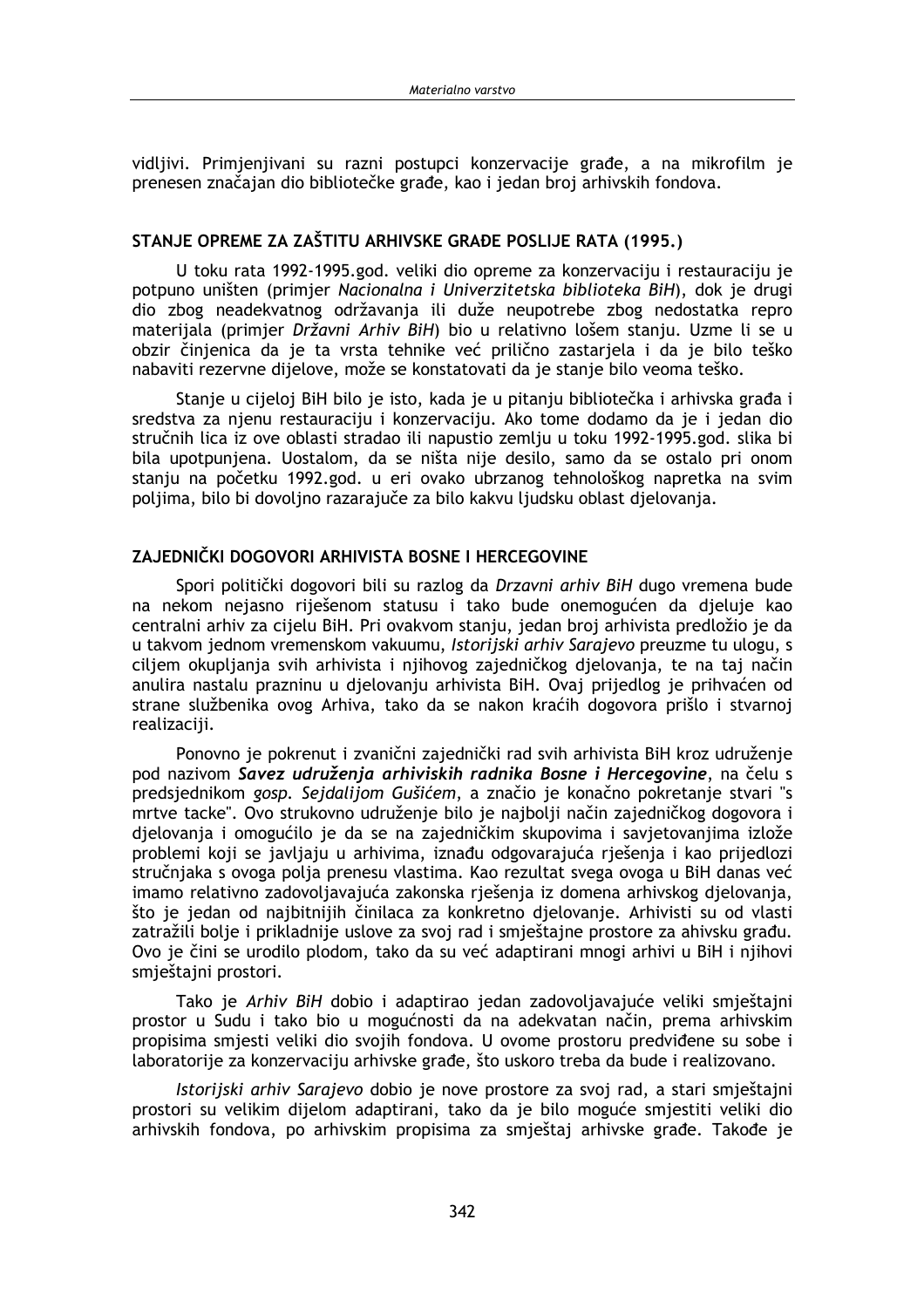predviđena i adaptacija prostora za radionice i laboratorije namijenjene za konzervaciju i restauraciju arhivske građe.

Arhiv Republike Srpske, takođe je uspio da uz značajna novčana sredstva dobivena od vlasti Republike Srpske, izvrši skoro temelijtu adaptaciju svoje zgrade i prilagodi je za prihvat, obradu i smieštaj arhivske građe. I ovdje su predviđeni prostori za konzervatorske i restauratorske radionice i laboratorije.

Ovakav slučaj je i s prostorima Arhiva unsko-sanskog kantona, koji je takođe u potpunosti adaptirao svoje prostore za rad arhivskih službenika, a dodatno dobio nove smještajne kapacitete i već ih u potpunosti prilagodio za smještaj arhivske građe.

Sličan slučaj je i s Arhivom srednjobosanskog kantona.

Arhiv Vlade Brčko Distrikta BiH uskoro treba da useli u novo izgrađenu savremenu zgradu u potpunosti namijenjenu za Arhiv, izgrađenoj po svim postojećim arhivističkim propisima, s mogučnošću dodatnog smještaja gradske biblioteke i galerije. U njemu su takođe predviđene radionice i laboratorije za konzervaciju i restauraciju arhivske građe.

## TEHNIČKA ZAŠTITA ARHIVSKE GRAĐE U BIH POSLIJE 2000-te GOD.

Ovako vidni pomaci na ovom polju, dali su podstrek arhivistima Bosne i Hercegovine da s više elana nastave svoj rad, s krajnjim ciljem, savremenog poslovanja na polju arhivistike i priključenja svojim kolegama arhivistima bivše Jugoslavije, što bi im omogućilo da zajednički djeluju na ovom polju i tako "idu u korak" s europskim kretanjima i dostignućima u oblasti arhivistike.

Šta se već dešava u arhivima BiH kada je u pitanju konretan rad na konzervaciji arhivske građe?

Prva koja je ozbiljnije krenula s ovim poslom, bila je Gazi Husref-begova biblioteka, najstarija ustanova ovakve vrste na prostorima Balkana osnovana 1536. god.. U ovoj biblioteci adaptirani su prostori za smještaj konzervatorskorestauratorskih radionica i laboratorija i u potpunosti opremljeni savremenom opremom za restauraciju i konzervaciju. Dodatno je opremljen i prostor za mikrografiju namijenjenim za mikrofilmovanje arhivske i bibliotečke građe. Njeni uposlenici koji su se vratili iz svjetskih centara za restauraciju i konzervaciju mogli su odmah da počnu obavljati poslove vezane za tehničku zaštitu arhivske i bibliotecke građe. Ovakav sistematski rad, precizno je usmjeravao iskusni direktor ove biblioteke, Mag. Mustafa Jahić, omogučujući stručnim licima ove biblioteke da u potpunosti mikrofilmuju najznačajniju građu ove biblioteke. Uporedo  $\mathsf{S}$ mikrofilmovanjem rađena je i digitalizacija arhivske i bibliotečke građe, tako da sada postoji zapis kompletne bibliotečke građe pohranjen i na savremenim nosiocima informacija. Konzervatori i restauratori su takođe započeli svoje poslove. Ovdje treba pomenuti i vrlo vrijedne bibliotekare koji su prišli temeljitoj obradi ove građe poštujući sve bibliotečke principe za njenu obradu, da bi je pohranili kao poseban zapis uz pomoć bibliotečkog računarskog programa.

lako u veoma nezavidnoj situaciji u kojoj se našla Nacionalna i Univerziteska biblioteka BiH, njen direktor Dr. Enes Kujundžić, uspio je iznaći sredstva za adaptaciju devastirane zgrade koju je ova biblioteka dobila kao neku vrstu supstitucije za njenu potpuno uništenu prijeratnu zgradu. Sav prostor je u potpunosti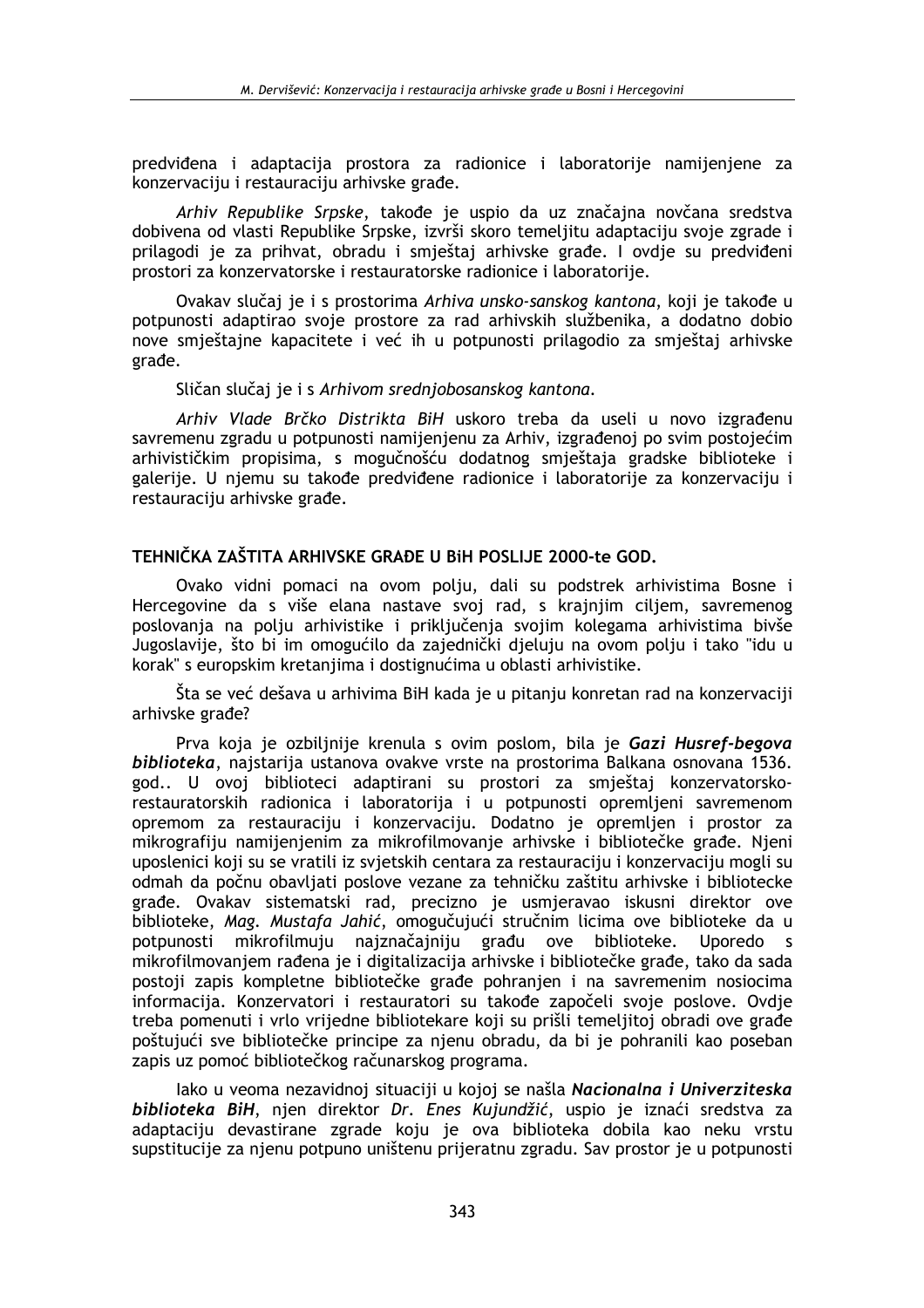adaptiran i prilagođen radu jedne relativno moderne biblioteke. Prostori u kojima je sada smieštena bibliotečka građa sasvim su prilagođeni osnovnoj namjeni smještaja bibliotčke građe. Obrada ove građe vrši se putem računarskog programa COBIS. Kada je u pitanju konkretan rad na tehničkoj zaštiti bibliotečke građe, prvo se prišlo edukaciji službenika ove biblioteke. U svjetski poznate centre za konzervaciju upućeni su oni koji su određeni da se bave ovim poslom. Nakon njihovog povratka u biblioteku, čekao ih je posebno izgrađen prostor za njihov rad, s kompletnom savremenom opremom za konzervaciju, kao i spremna i opremljena radionica za knjigovezačke radove. Sve ovo bila je donacija Vlade Španije. Danas se ovdje u potpunosti realizuje veliki dio konzervatorskih operacija, a obavljaju se i mnogi knjigovezački radovi za koje ova biblioteka ima stalnu potrebu.

Zemaljski muzej BiH, osnovan 1888. god., takođe nastoji da uradi nešto slično, ali zbog složenosti konzervatorsko-restauratorskih poslova u jednoj ovakvoj instituciji poslovi na ovom polju idu nešto sporije. U adaptiranoj zgradi, ponovno se nastoje oživjeti konzervatorske radionice, sto istina ne ide tako brzo, kako bi to željela direktorica ovog muzeja Dr. Aiša Softić, ali ono što je veoma značajno, ovdje već postoji visoko obrazovani kadar za obavljanje konzervatorsko-restauratorskih poslova.

Tako su biblioteke bile prve ustanove koje su krenule s tehničkom zaštitom svoje građe.

Slijedili su ih arhivi ubrzano se priključujući u ovom poslu. želeći nadoknaditi izgubljeno vrijeme. Već je dosta toga učinjeno, ali i dosta toga ostalo da se učini.

Arhiv BiH, kao centralna i vodeća institucija u BiH, polako preuzima vođstvo među arhivima BiH, nastojeći time da usmjerava ostale i daje im osnovne upute, kako sistematski prići riešavanju predstojećih zadataka i obaveza. U tom nastojanju ova institucija sada ima podršku i vlasti, ali i stranih donatora. Ponovno su uspostavljene veze s međunarodnim arhivističkim organizacijama, a na bosanski jezik prevode se međunarodna pravila i propisi koji uskoro trebaju biti dostupni svakom arhivisti u BiH.

Postoji želja da nakon pristizanja kompletne restauratorsko-konzervatorske opreme, ovo bude i centralno mjesto za konzervaciju i restauraciju najznačajnijih arhivskih dokumenata u BiH. Ovo bi sigurno olakšalo muke arhivistima BiH, jer se može očekivati da se ovdie u izviesnom obliku formira i centar za konzervaciju u kojem bi se mogla obavljati obuka za stručna lica iz ove oblasti, što bi bila velika i olakšica i ušteda u novcu svim arhivistima BiH. Na osnovu već utvrđenog programa. direktor ove ustanove Mag. Šaban Zahirović očekuje da krajem marta 2005. god. bude postavljena oprema za mikrofilmovanje. Rad na ovoj opremi ne bi bila novost u ovoj ustanovi, jer su se i prije 1992. god. ovakvi poslovi ovdje obavljali.

Na listi opreme koja treba da stigne, može se vidjeti da su to najsavremeniji uređaji japanske firme Mitsubishi (mikrografička kamera 16 i 35 mm, projektor, mikrofilmski procesor, kontrolna jedinica, jedinica za razvijanje mikrofilma, transformer, mikrofilmski duplikator, mikrofilmski čitač, mikrofilmski printer, skener, univerzalni arhivski ormarić, mikrofilmski kabinet, densitometer, light-meter, repromaterijal itd.). Kako se iz prethodnog može vidjeti, Arhiv BiH ponovo će biti ustanova koja će s najsavremenijom opremom za mikrofilmovanje koja se trenutno proizvodi u svijetu, moći da istog trenutka nakon njenog postavljanja krene s mikrofilmovanjem veoma značajnih arhivskih fondova. Duplikator mikrofilma omogućiti će da se osim originala izrade i dvije uobičajene kopije, kako je to i prije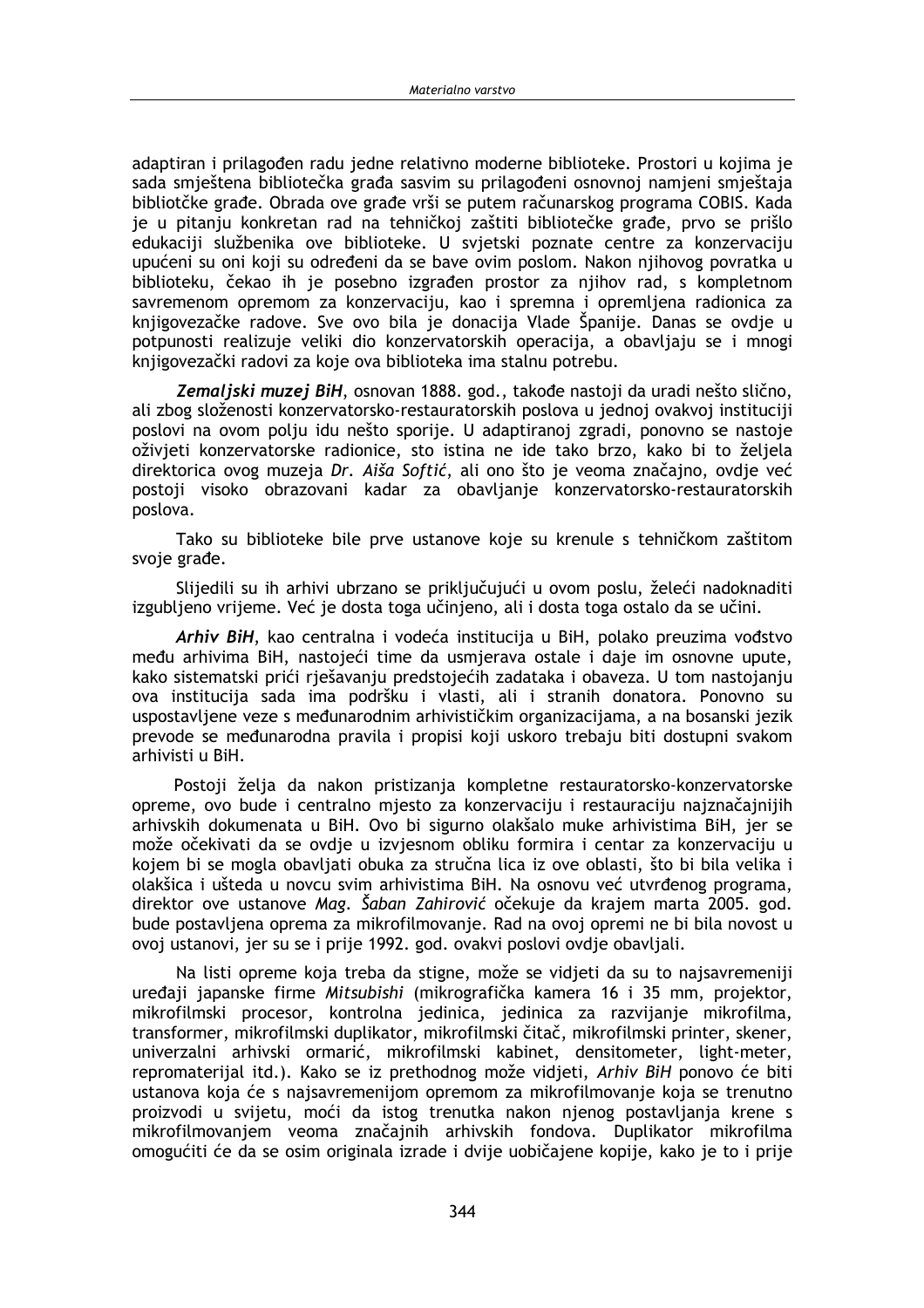ovdie rađeno, jedna tzv. korisnička i druga koja će se izmiestiti izvan sjedišta ove ustanove i pohraniti u odgovarajuća spremišta. Mikrofilmski printer omogućiti će korisniku da nakon pregleda mikrofilmskog materijala na mikrofilmskom čitaču, po potrebi odmah dobije kopiju dokumenta za koji bude, eventualno zainteresovan. Uzmemo li u obzir činjenicu, da uz navedenu opremu dolazi i skener, eto mogućnosti da se sav materijal prilikom mikrofilmovanja, uporedo pohrani i u digitalnom obliku na naisavremenijem nosiocu informacija i na taj način omogući najbrži poznati pristup informaciji korisnicima u cijelom svijetu. Kada se vidi da uz ovu opremu stiže i najsitnija dodatna oprema, uključujući i potrebni repro materijal, ne treba sumnjati da će prvi rezultati biti vidljivi već 2005. god. U pravom smislu riječi ovaj analogno-digitalni ili češće nazivan hybridni sistem, u potpunosti je donacija vlade Japana vrijedna 125.000 €. Na kraju da pomenemo da je u adaptiranim prostorima ovog Arhiva takođe već sve pripremljeno za postavljane opreme za konzervaciju, uključivo onu za "masovnu konzervaciju" njemačke firme "Neschen".

Arhiv Federacije BiH već nije u takvoj prilici da uskoro očekuje konkretan rad na tehničkoj zaštiti arhivske građe, ali direktorica ovog Arhiva, g-dja Amira Šehović, već dokazani entuzijasta i na ovom planu počinje da vrši ozbiljne pripreme. U toku je prevođenje relevantnih propisa iz ove oblasti, nabavka potrebne literature, a stručna lica za mikrografiju već su spremna da započnu rad na ovakvoj vrsti opreme za koju se nadaju da će stići i u ovaj Arhiv.

U drugom entitetu BiH, Arhiv Republike Srpske i njegova direktorica g-dja Ljiljana Radošević, u sasvim su drugačijoj situaciji. Već spremna stručna lica s nedavno obavljenom obukom iz konzervacije očekuju opremu koju za njih treba da odabere nabavljač, kojemu stoji na raspolaganju 30.000 € za takvu vrstu opreme. Ova novčana donacija stigla je u Banja Luku, kao rezultat međunarodnog konkursa za koji su se temeljito pripremili naše kolege arhivisti Republike Srpske, veoma ozbiljno shvatajući da su ovo "zadnji vozovi" koji se ne smiju propustiti.

Prema zajedničkom dogovoru, obavljenom na Vlasiću kraj Travnika, u ovom Arhivu će se za sada ići "samo" na realizaciju programa konzervacije, dok će vierovatno, kao i drugi arhivi iz BiH, usluge mikrofilmovania koristiti u Arhivu BiH, naročito sada kada su pooštrene mjere iznošenja ovakve vrste materijala izvan granica BiH. Koordinatori po ovom pitanju, nastoje nametnuti ovom Arhivu svoju ideju da se obavezno formira i jedna priručna knjigoveznica, kao nezaobilazna radionica svakog arhiva. Kada je u pitanju digitalizacija arhivske građe u ovom Arhivu, ona je uskoro vrlo izvjesna. Ovdje se svakako treba dodati da su arhivisti iz Banja Luke prihvatili ideju zajedničkog rada na ovom polju i da su i po ovom pitanju naši dogovori, bilo direktni ili putem telefona, skoro svakodnevni. Ova činjenica svakako nije bez značaja i uveliko svima olakšava rad.

Kada je u pitanju Arhiv Vlade Brčko Distrikta BiH, svi mi skoro da "ostajemo bez daha". Samo prije dvije-tri godine na "okruglom stolu", kojeg su organizovali arhivisti Sarajeva, povodom nastalih problema oko primanja građe u vremenu sveopćih tranzicija, sadašnji rukovodilac ovog Arhiva, gosp. Anđelko Terzić, iznio je podatak da ni minimalne plate koje trebaju da prime samo dvojica uposlenika ovog Arhiva (njegov kolega i on) nisu redovne, a da se ne govori o nekim prostorijama namijenjenim za Arhiv, ili o tome da bar postoje neke naznake da će se to uskoro desiti. Gosp. Anđelko Terzić i njegov kolega su ipak još uvijek u ovom Arhivu i samo zahvaljujući nekoj samo njima znanoj upornosti i istrajnosti, desilo se zaista pravo čudo. Ovaj isti gosp. Anđelko Terzić, danas hoda s CD-om na kome je kompletan prikaz potpuno nove, savremene i specijalno za Arhiv namijenjene i izgrađene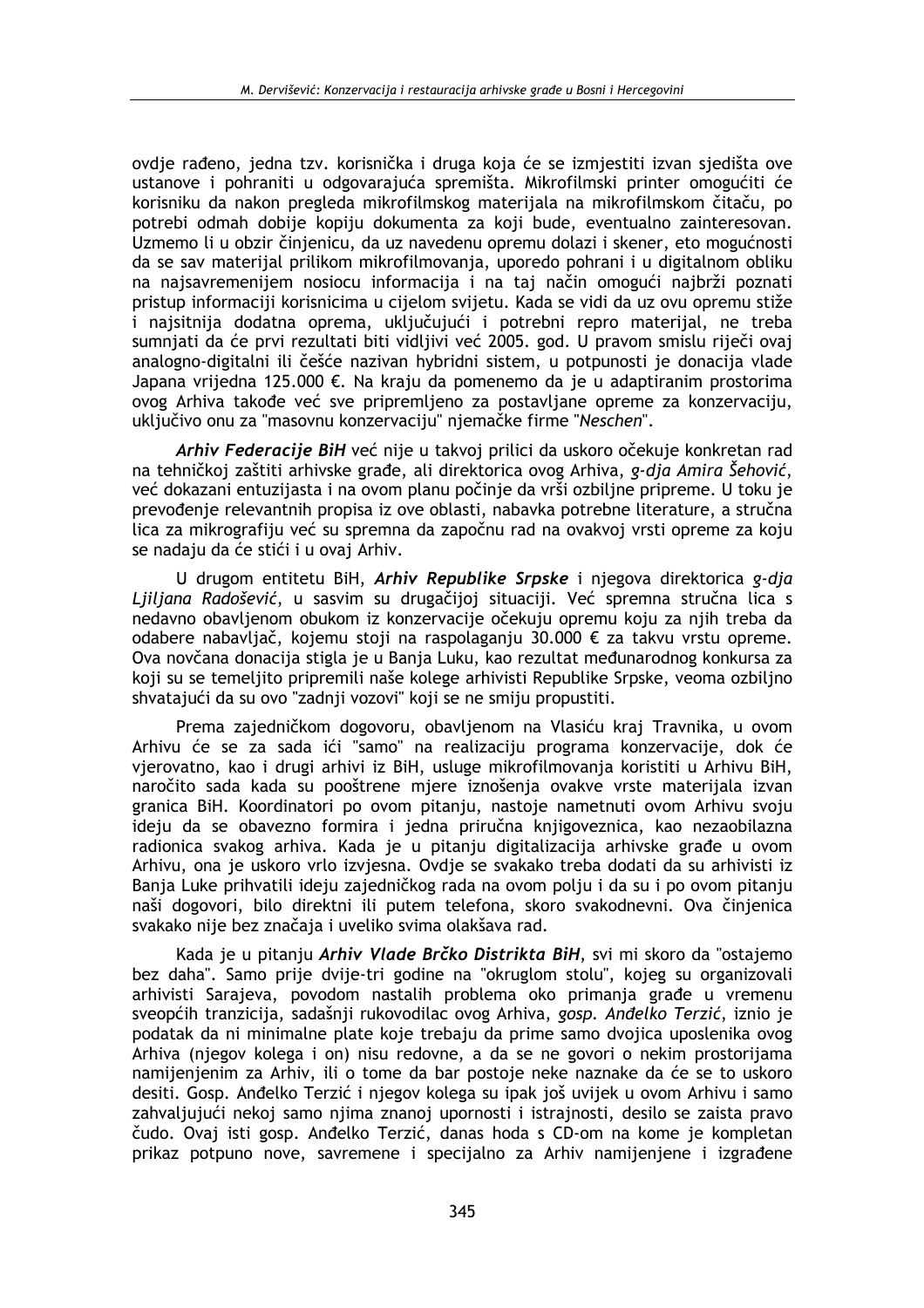zgrade, vrijedne 1.000.000 €, na čijoj su realizaciji, poštujući sve arhivske principe ovog vremena, radili mnogi stručnjaci s polja arhivistike iz BiH, ali i izvan nje. Sada već brojna ekipa arhivista ovog Arhiva, spremno očekuje useljenje u novu zgradu, u čiji interijer treba da se uloži već spremnih dodatnih 1.000.000 €. Kako sada stoje stvari, očekivati je da ovaj Arhiv bude uzor svim drugim u BiH. Arhivisti iz drugih arhiva BiH s razlogom zavide svojim kolegama iz Brčkog, ali iskreno se raduju da se i ovakve stvari dešavaju arhivistima BiH.

Istorijski arhiv Sarajevo, na čije je čelo prije četiri godine došao direktor gosp. Sejdalija Gušić, pokazao je da bi mogao biti vodeći arhiv u BiH kada je u pitanju tehnička zaštita arhivske građe. Istina, u zadnje vrijeme počeo je lagano zaostajati kada je u pitanju realizacija zacrtanih planova na polju konzervacije. Jednostavno, desilo se to da nije imao podršku odgovarajućeg kantonalnog Ministarstva, čija je pomoć bila neophodna da bi se rješili osnovni problemi adaptacije zgrade u kojoj se čuva arhivska građa i koja bi uz izvjesna materijalna ulaganja mogla da se osposobi i za obavljanje mnogih poslova u arhivu, a posebno restauratorsko-konzervatorskih.

Ono što je bilo u mogućnosti uposlenika ovog Arhiva učinjeno je uz mnoga odricania, bilo materijalna, bilo ona koja se tiču skoro svakodnevnih dodatnih angažovanja na radu. Rezultati nisu izostali. Tako danas ovaj Arhiv ima svoj novi "Vodič" u pisanom obliku, izdat kao posebna publikacija, a isto sve i u dgitalnom zapisu, što omogućuje mnogobrojnim korisnicima arhivske gradje ovog Arhiva, da preko posebnog web site, na kojem se nalaze i mnoge druge interesantne i zanimljive informacije, vrlo lako i jednostavno iz bilo kojeg dijela svijeta, vrše pretragu po bogatim arhivskim fondovima ili da dodatno postavljaju svoja pitanja. U Arhivu je doslovice primjenjena nova krilatica "jedan uposlenik - jedan kompjuter". Lokalni Network profunkcionisao je prije dvije godine i već mnogi podaci nalaze se u zajednicki formiranoj bazi podataka.

Savremenim skener uređajem, koristeći arhivski software "ZvLAB", u okviru "pilot programa" prebačen je jedan arhivski fond u digitalni zapis. Posao ove vrste nastavljen je s digitalnim kamerama i na taj način digitalizovana je skoro kompletna orijentalna zbirka, jedna od najvrednijih u BiH. Pored originala izrađene su i dvije kopije, jedna koja je izmještena izvan sjedišta Arhiva i druga korisnička, pohranjena na externom hard-disku. Započeti poslovi na zaštiti dokumenata novijeg datuma, metodom laminacije su u ovom trenutku prekinuti. Trenutno direktor ovog Arhiva čini sve napore kako bi se animiralo kantonalno Ministarstvo nadlezno za ovaj Arhiv, da konačno zauzme odgovarajući stav za rješavanje problema oko adaptacije postojeće zgrade, ali i odobrenja za dodatni budžet. Ovim bi trebalo da se riješi već odavno goruće pitanje nedostatka stručnih kadrova u ovom Arhivu, koji danas radi sa svega 50 % predviđenih uposlenika. Dok se ne riješe ovi osnovni problemi, ovaj Arhiv teško da može računati na neki napredak po pitanju konzervatorskih poslova.

Vidan napredak na ovom polju bilježi Arhiv tuzlanskog kantona, čiji direktor Mag. Izet Šabotić, nastoji da u ovaj Arhiv uvede savremene metode konzervacije arhivske građe. U ovom smislu nabavljen je savremeni uređaj za oprašivanje i čišćenje arhivskih dokumenata svjetski poznate firme "Heraeus", koja se specijalizovala za izradu sigurnosnih ormarića za rad s materijama, na kojima su prisutni izuzetno štetni mikroorganizmi. Uz pomoć ovakvog uređaja otklanjaju se biološke štetočine, a nakon toga arhivska građa se posebno zaštićuje dodatnom zaštitom i smješta u specijalno izrađene arhivske kutije, kojima se nastoji što je moguće više zaštititi arhivska građa od svih onih negativnih uticaja kojima je izložena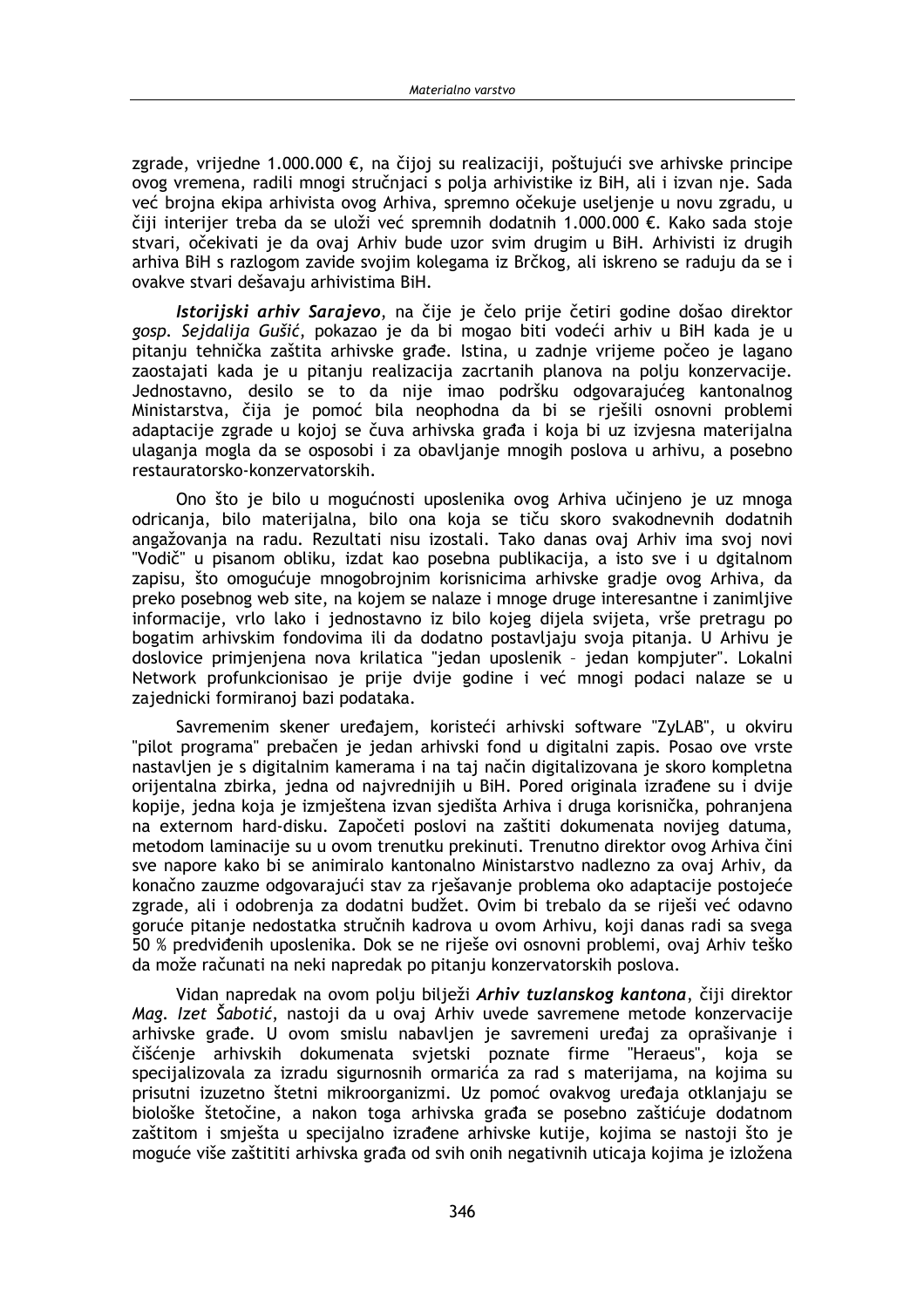u skladišnim prostorima. U ovom Arhivu ovi se prostori nastoje urediti shodno postojećim arhivskim propisima koji regulišu pitania zaštite arhivske građe, s tendencijom nijhovog daljeg osavremenjavanja. Prostori su takodje opskrbljeni i s modernim isušivačima vlage, a tako pohranjena arhivska građa postepeno se mikrofilmuje i u tom obliku nastoji dati na korišćenje, u koje svrhe je nabavljen i moderni mikrofilmski čitač. Tako je sada ovaj Arhiv jedini u BiH u kojem se trenutno vrši ono što bi se moglo podvesti pod pojam konzervacije, tj. adekvatne zaštite arhivske građe, s ciljem da se što je moguće više produži njen vijek trajanja.

Arhiv Unsko-sanskog kantona u Bihaću, kojeg veoma uspješno vodi direktor Mag. Fikret Midžić, do sada je morao da rješava probleme smještajnih kapaciteta, tako da osim osnovne brige u smještajnim prostorima i nabavke isušivača vlage, realno se nije moglo više učiniti.

Da bi se omogućilo korištenje građe ovog Arhiva nastojalo se prići digitalizaciji određenih fondova. Na taj način već je na CD prebačena zbirka karata, što se pokazalo veoma uspješnim. Nabavljeni skeneri će i dalje služiti ovoj svrsi i na taj način će se pokušati sačuvati informacija pohranjena na papir. U ovom Arhivu su svjesni teške privredne situacije u njihovom kantonu i trenutno ne očekuju veću novčanu potporu za svoj rad, ali ipak ne odustaju od samoinicijativnog angažovanja kada je u pitanju modernizacija rada u Arhivu.

Slične probleme ima i gosp. Branko Golub iz Travnika. Arhiv srednjobosanskog kantona na čijem je čelu, takođe još uvijek ima izviesne probleme oko smještaja i adaptacije postojećih prostora. Međutim, svjestan da će se i problemi tehničke zaštite uskoro morati rješavati i u ovom Arhivu, uposlena su stručna lica koja će predložiti najadekvatnija rješenja na ovom planu.

Mlada biologičarka koja se trenutno bavi problemima patologije arhivske građe. treba da bude osoba koja će svoje savjete pružati i ostalim arhivima u BiH, koji takođe imaju problema s "oboljenjima" papira.

Arhiv hercegovačko-neretvanskog kantona - županije iz Mostara, odnosno direktor ovog Arhiva Mag. Edin Čelebić sa svojim saradnicima, takođe imaju planove vezane za konzervaciju arhivske građe, a kao i kod drugih arhiva, vjerovatno će se prvo izvršiti digitalizacija arhivske građe, kako bi se osiguralo da informacije koje su sada pohranjene na papiru budu sačuvane u bilo kojem obliku, a naredna faza vierovatno bi bila istinska konzervacija originalnog nosioca informacija.

# **ZAKLJUČAK**

Ovaj referat je pokušaj da se prikaže trenutno stanje u arhivima BiH kada je u pitanju rad na konzervatorsko-restauratorskim poslovima. Nadam se, da je na osnovu iznešenog moguće sagledati pravo stanje i uočiti da se ponovo krenulo tako reći od same "nule", s veoma velikim uvjerenjem da će poslovi u ovoj arhivskoj djelatnosti biti vidljivi već u ovoj godini, a stvarni početak da ipak nije moguć prije 2006. god.